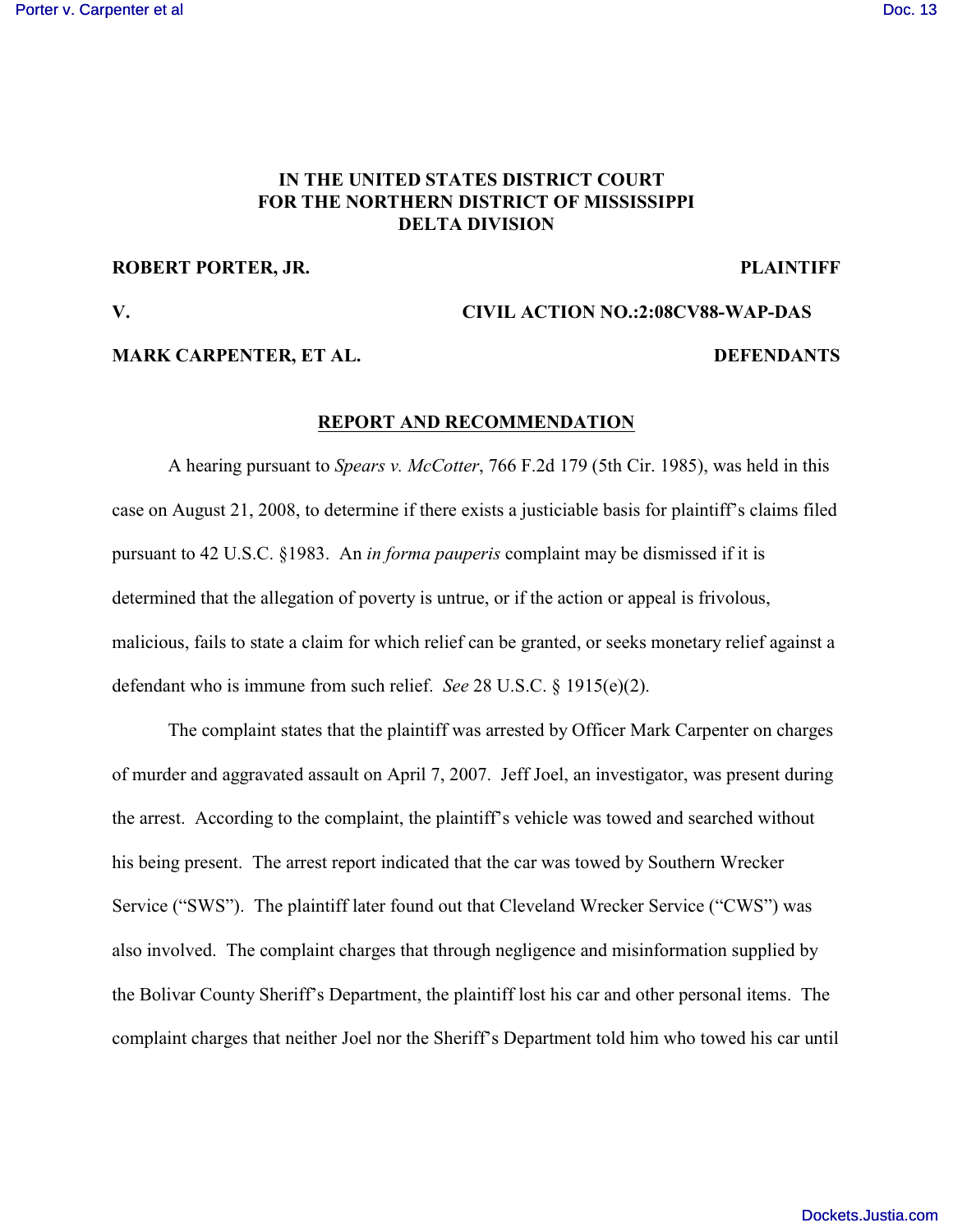months after his arrest and a week after he wrote a letter of inquiry to Sheriff Mack Grimmett. The complaint names as defendants Mark Carpenter and Jeff Joel, officers of the Bolivar County Sheriff's Department. It also names Joe and Jerry Phillips, employees of CWS, and SWS of Ruleville, Mississippi. The plaintiff seeks compensation for the value of his car and other property and for "pain and suffering" and emotional distress.

During the *Spears* hearing, the plaintiff testified that following his arrest, he was escorted to the Bolivar County Regional Correctional Facility. He said he requested that his car be released to certain family members, but officers told him his car was being searched. The plaintiff said he eventually sent a letter to Sheriff Grimmett but did not receive a response from him. Instead, a week later he received a call from Investigator Joel, who told him his car had been released to CWS. The plaintiff said he told his brother to go to CWS to retrieve his car. Someone at CWS told the plaintiff's brother that he could have the vehicle after paying at least \$400. Because the plaintiff did not have the money to pay this fee, he instructed his brother to request permission to retrieve all of the plaintiff's personal effects from the vehicle. The plaintiff testified that his brother was told that he could not take any of the contents of the vehicle without first paying the fee.

The plaintiff testified that he sued Carpenter because he was the arresting officer who had the car towed. The plaintiff said he sued Jeff Joel because he initially held and searched the car and did not tell the plaintiff where it was until months later. The plaintiff said he has sued Jerry, Michael and Joe Phillips because they own CWS.

In order to hold the defendants liable under 42 U.S.C. § 1983, the plaintiff must allege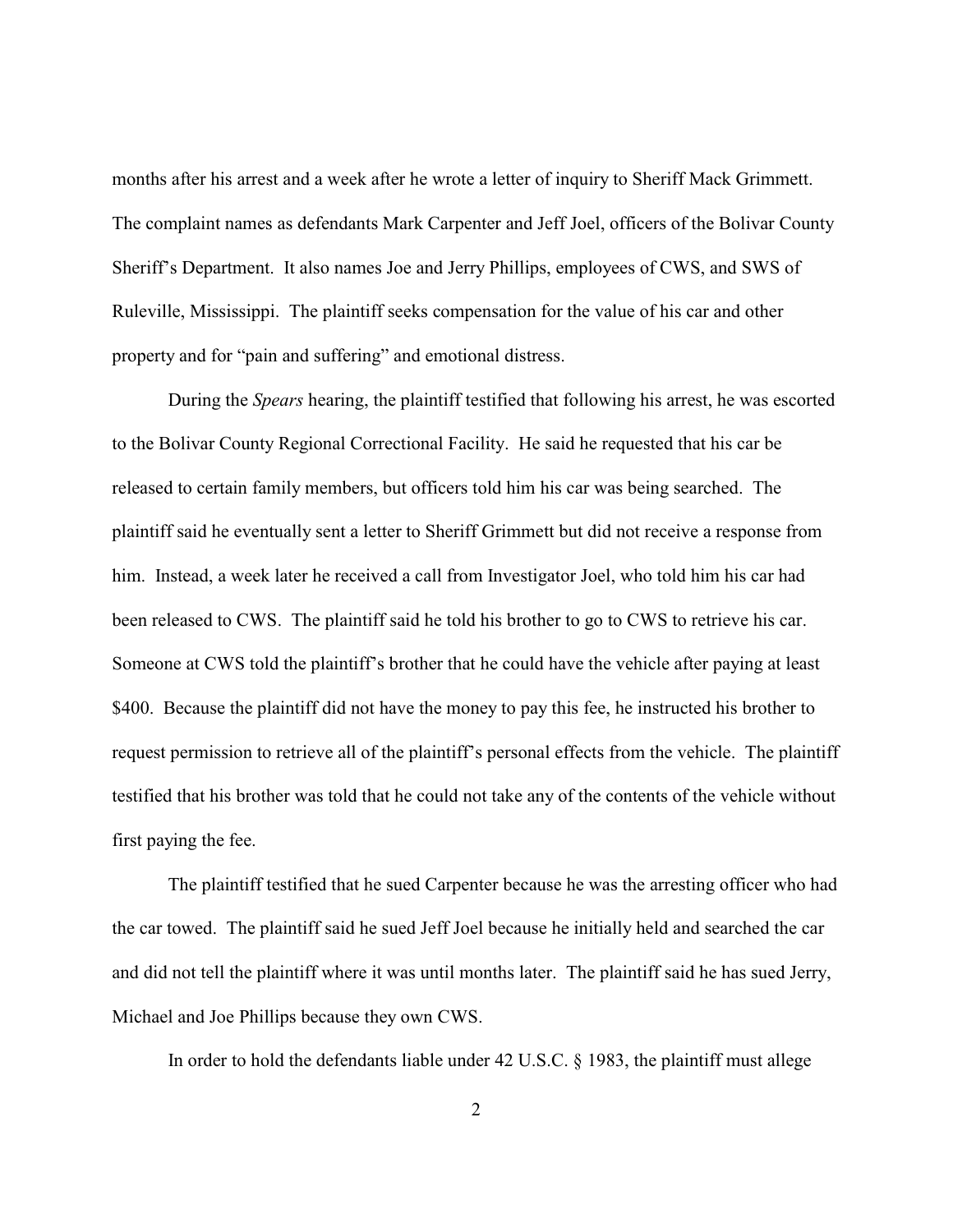facts to show (1) that a constitutional right has been violated and (2) that the conduct complained of was committed by a person acting under color of state law, that is, that the defendant was a state actor. *See Hessbrook v. Lennon*, 777 F.2d. 999, 1005 (5th Cir.1985). Additionally, the plaintiff must allege facts which demonstrate that the defendants either personally participated in the act causing the alleged constitutional deprivation, or that they implemented a policy so deficient that the policy itself acts as a deprivation of constitutional rights. *Cronn v. Buffington,* 150 F.3d 538, 544 (5th Cir.1998).

The plaintiff alleges that due to the negligence of the defendants, he lost his property. Claims of negligence simply do not rise to the level of constitutional violations. *Daniels v. Williams*, 474 U.S. 327, 106 S.Ct. 662 (1986), *Davidson v. Cannon*, 474 U.S. 344, 106 S.Ct. 668 (1986). And, to the extent the plaintiff contends his due process rights have been violated based on an intentional deprivation of property, his complaint still fails because Mississippi provides and adequate post-deprivation remedy for the confiscation of prisoner property. *Burse v. Bennett*, No. 4:06CV100-TSL-LRA, 2008 WL 342504, at \*2 (S.D. Miss. Feb. 5, 2008) (citing *Murphy v. Collins*, 26 F.3d 541, 543-44 (5<sup>th</sup> Cir. 1994) ). *See also Geiger v. Jowers*, 404 F.3d 371, 374 ( $5<sup>th</sup>$  Cir. 2005) (holding that claims of either negligence or intent fail to state a valid  $\delta$ 1983 action for deprivation of property). Accordingly, it is recommended that the plaintiff's complaint be dismissed a frivolous.

The parties are referred to Local Rule 72.2(D) for the applicable procedure in the event any party desires to file objections to the findings and recommendations herein contained. The parties are warned that any such objections are required to be in writing and must be filed within